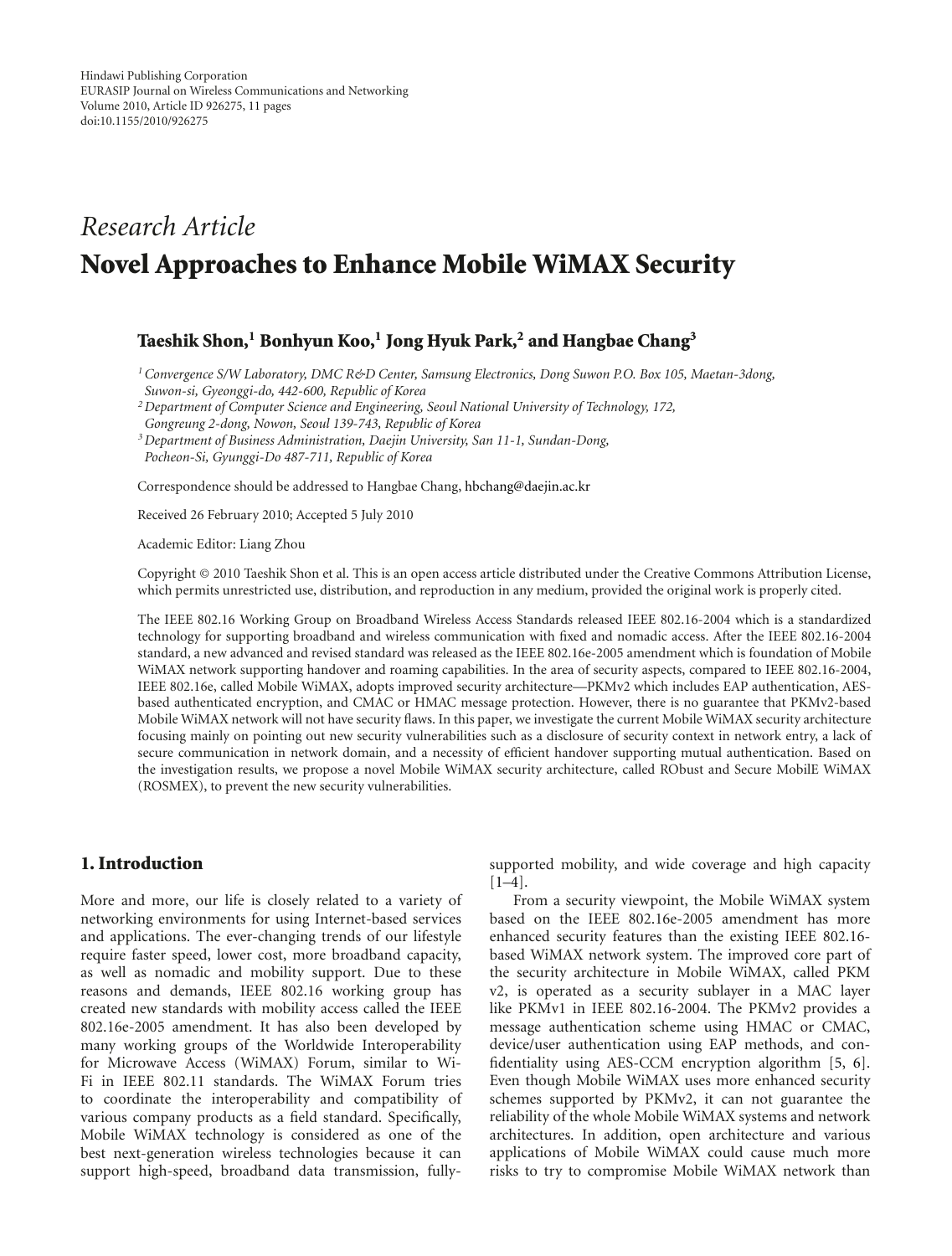existing systems. In Mobile WiMAX, the network domain consists of a link domain between Subscriber Station (SS) and the Base Station (BS), access network domain, and mobility domain. Each network domain has a possibility of potential risks. In case of a link domain, the Mobile WiMAX does not support any security features to authenticate peers and encrypt initial entry control and user data. In access network domain of Mobile WiMAX, it only provides a regular guideline for protecting inter-network data based on IP security, even it is not a scope of IEEE 802.16e. In addition, a handover which is one of the most distinguished features in Mobile WiMAX is left alone without security functionalities. Specifically, the problem is very critical when the handover is supporting fast handover optimization option. Therefore this paper focuses on three kinds of security vulnerabilities and their countermeasure according to each Mobile WiMAX network domain. Finally, we present security architecture of Mobile WiMAX network as called Robust and Secure MobilE WiMAX (ROSMEX).

The rest of this paper is organized as follows. In Section 2, we study an overview of Mobile WiMAX security and analyze known security vulnerabilities and attacks. In Section 3, new security threats and the related works in Mobile WiMAX network are examined. In Section 4, we propose possible solutions in order to cope with the new threats we mention in Section 3. In Section 5, the comparison and analysis of the proposed approaches with the current approaches are presented. In Section 6, we discussed a reliable Mobile WiMAX architecture including our proposed solutions. In the last section, we conclude with a summary and discussion of future work.

## **2. Background**

The first stage of IEEE 802.16 standard was released in 2004; many researchers have tried to analyze the new standard's vulnerabilities and deal with possible attacks. In this section, we describe an overview of security features in Mobile WiMAX. Moreover, this paper analyzes the known existing security vulnerabilities and attacks [7–10].

*2.1. Overview of Mobile WiMAX Security.* IEEE 802.16e-2005 amendment-based Mobile WiMAX supports many good security features as compared to the fixed IEEE 802.16 based WiMAX security schemes. Basically, the Privacy Key Management sublayer in the MAC layer of IEEE 802.16- 2005 is a core part which comprises the WiMAX security. The PKM sublayer provides not only key related management functions but also strong protection for encrypting traffic and EAP-based flexible authentication for accessing valid users and devices. In the Mobile WiMAX system, more enhanced PKMv2 is supported, together with various cryptographic suites. In the research of [3, 4] from WiMAX Forum, the security features of the PKMv2-based Mobile WiMAX consist of Key Management Protocol, Device and User Authentication, Traffic Encryption/Decryption, Control Message Authentication, Hard Handover, and IP Mobility Support. PKMv2-based key management protocol

manages and maintains various keys for EAP authentication, message authentication, traffic encryption, handover (Authentication Key transfer), and multicast/broadcast security.

*2.2. Known Vulnerabilities and Attacks.* The security architecture of Mobile WiMAX is partially originated from wireless networks based on IEEE 802.11. In the case of IEEE 802.11 based wireless networks, a great deal of security-related research has already been studied, and a few vulnerabilities have been known as those in [7, 8]. Among many interesting researches, John Bellardo and Stefan Savage's research [7] showed a possibility of Denial of Service attacks using identity vulnerability and Media Access Control vulnerability in MAC layer of IEEE 802.11 at the USENIX conference. In this section, we investigate well-known vulnerabilities based on the IEEE 802.16 network architecture from the existing researches [9, 10].

In the case of an attack using Auth Invalid vulnerability, Auth Invalid event is internally generated by the SS when there is a failure authenticating a Key Reply or Key Reject message, or externally generated by the receipt of an Auth Invalid message sent from BS to SS. If SS sends Key Request message with unauthenticated MAC code, BS responds to Key Request with Auth Invalid. Thus, when SS receives the Auth Invalid message, SS will transit from Authorized state to Reauth Wait state, and SS will wait there until SS gets something new from BS. If the Reauth Wait time is expired before SS receives something from BS, SS sends a Reauth Request in order to get into the network again. Also while SS is in Reauth state, SS may receive an Auth Reject message. This is a "Permanent Authorization Failure." When SS receives such a message he is pushed into silent state, ceases all subscriber traffic, and will be ready to respond to any management message sent by BS. This way the attacker is able to manipulate the Authorization State Machine. Moreover, the Auth Invalid message is not safe and is easy to modify because HMAC- or CMAC- based message authentication is not provided and PKM identifier is not included. Auth Invalid contains only the error code identifying the reason and the display string describing the failure condition. Even better for attackers, this message's error code provides stateless Auth Invalid with unsolicited property.

Finally, in a security vulnerability known as a Rogue BS attack, SS can be compromised by a forged BS. At this time, SS maybe believe he is connected to the real BS. Thus, the forged BS can intercept SS's whole information. In other words, the rogue BS attack is a kind of Man-In-The-Middle attack which is one of the well-known attacks in wireless networks. In IEEE 802.16 using PKMv1, Auth Request message includes only the contents for SS authentication itself without correspondent BS's authentication. When SS tries to establish a connection to BS, there is no way to confirm whether the BS is authorized or not. The authorization process based on RSA authentication protocol allows only BS to authenticate SS in PKMv1. Thus, it is possible to masquerade as a Rogue BS after sniffing Auth-related message from SS. However, in the case of Mobile WiMAX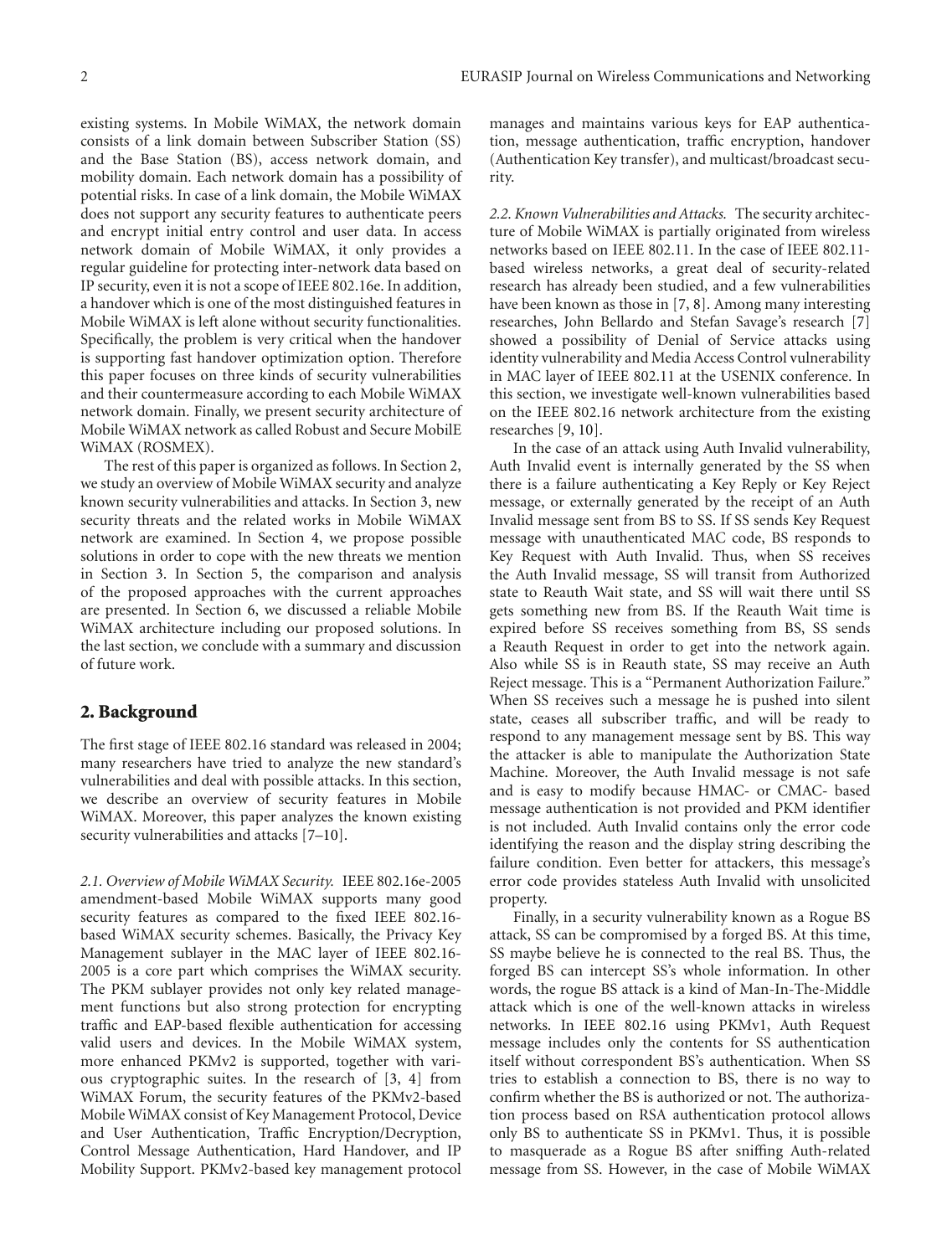using PKMv2, it is difficult to use the Rogue BS vulnerability because mutual authentication function between SS and BS is mandatory during authorization process. In authorization state, the mutual authentication has two modes. In one mode, RSA-based mutual authentication is used for only mutual authentication. In the other mode, mutual authentication is followed by EAP authentication during initial entry process.

*2.3. Related Works.* Recently there are a lot of Mobile WiMAX researches and related to its security. In [11], the authors focused on the EAP-based security approach when a Mobile WiMAX user wants to get a handover service. The possible solutions for secure handover in IEEE 802.16e networks are proposed, and the handover protocol guarantees a backward/forward secrecy while giving little burden over the previous researched handover protocols. However, the proposed approaches are not considered the overhead of EAP authentication procedure according to frequent handover. If the frequent handover is occurred, the preauthentication mechanism-based PKMv2 is closely coupled to system performance. In [12–14], the research reviewed the study of WiMAX and converged network and security considerations for both the technologies. They presented many security issues and vulnerability in Mobile WiMAX and then proposed possible solutions. In addition, the papers discuss all the security issues in both point-tomultipoint and mesh networks and their solutions. Some performance-related researches are studied. In [15], the authors analyzed the performance effect when RSA and ECC algorithms are used in WiMAX. However, the research is only evaluating the result, not proposing new approach using ECC-based cryptographic approach. Moreover, the initial network procedure in Mobile WiMAX is not effectively secured that makes man-in-the-middle attack possible. In [16], Diffie-Hellman (DB) key exchange protocol enhance the security level during network initialization. The modified DH key exchange protocol is fit into mobile WiMAX network to eliminate existing weakness in original DH key exchange protocol. But, it can cause additional overhead to distribute initial DH random number, and it can not present the concrete modified DH scheme.

#### **3. New Security Threat**

*3.1. Initial Network Entry Vulnerabilities.* According to IEEE 802.16e-2005 standard, the Mobile WiMAX network performs initial Ranging process, SS Basic Capability (SBC) negotiation process, PKM authentication process, and registration process during initial network entry as illustrated in Figure 1. Initial network entry is one of the most significant processes in Mobile WiMAX network because the initial network entry process is the first gate to establish a connection to Mobile WiMAX. Thus, many physical parameters, performance factors, and security contexts between SS and BS are determined during the process. However, specifically, the SBC negotiation parameters and PKM security contexts do not have any security measures to keep their confidentiality. So, the possibility of exposure to malicious users or outer network always exists in initial network entry process. Even though Mobile WiMAX has a message authentication scheme using HMAC/CMAC codes and traffic encryption scheme using AES-CCM based on PKMv2, the security schemes are only applied to normal data traffic after initial network entry process not to control messages during initial network entry. Therefore, it is necessary to prepare a solution to protect important messages such as security negotiation parameters in SBC messages and security contexts in PKM messages during initial network entry.

*3.2. Access Network Vulnerabilities.* The WiMAX Forum defined Network Reference Model (NRM) which can accommodate the requirements of WiMAX End-to-End Network Systems Architecture [4] for Mobile WiMAX network. The NRM is a logical representation of Mobile WiMAX architecture consisting of the following entities: SS, Access Service Network (ASN), and Connectivity Service Network (CSN). SS means one of the mobile devices that would like to join Mobile WiMAX network. ASN is a complete set of network functions needed to provide radio access to Mobile WiMAX subscribers. ASN consists of at least one BS and one ASN Gateway (ASN/GW). Also, CSN is a set of network functions that provide IP connectivity services to the WiMAX subscribers. CSN consists of AAA Proxy/Server, Policy, Billing, and Roaming Entities. Basically, Mobile WiMAX architecture originated from the IEEE 802.16 standards. At the view point of NRM, IEEE 802.16 standards only define a set of functions between SS and BS. It means that the security architecture given by IEEE 802.16 standards does not cover intra-ASN and ASN-to-CSN. In Figure 2, we are able to distinguish a secure domain covered by IEEE 802.16 standard and insecure domains required additional security services. In the case of communication range between SS and BS, the exchange of messages during network entry process (by the end of registration process) is belonging to insecure domain A. The security threat of insecure domain A is already mentioned in Section 3.1, and a possible solution will be described in Section 4. On the other hand, the communication range after network entry (at the beginning of normal data traffic) belongs to the secure domain because it can be protected by TEK encryption scheme and message authentication function using HMAC/CMAC. Thus, there remain two insecure domains: insecure domain B between BS and ASN/GW and insecure domain C between ASN and CSN. The reason we called the areas insecure domains is because Network Working Group in WiMAX Forum just assumes that the insecure domain B as illustrated in Figure 2 is a trusted network without suggesting any security function [4]. Moreover, in the case of insecure domain C, the research of [4] only mention a possibility of applying an IPSec tunnel between ASN and AAA (in CSN) [4]. Therefore, in order to make a more robust Mobile WiMAX network, more concrete and efficient countermeasures are needed.

*3.3. Handover Vulnerabilities.* Mobile WiMAX supports a variety of handover methods for mobile access. There are three handover methods supported within the IEEE 802.16e-2005 amendment: Hard Handover (HHO), Fast Base Station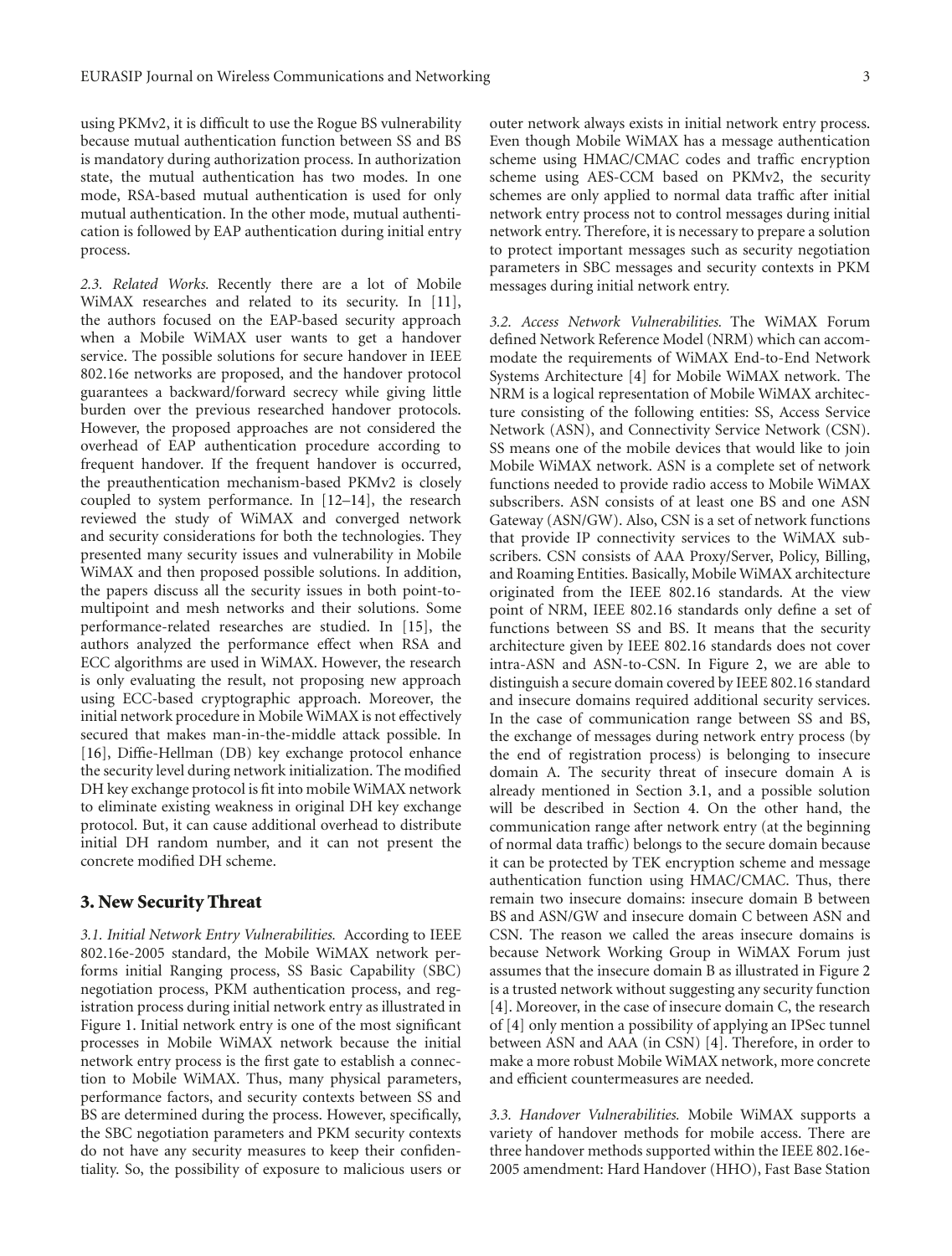

FIGURE 1: Overview of initial network entry procedure.



Figure 2: Overview of access network security.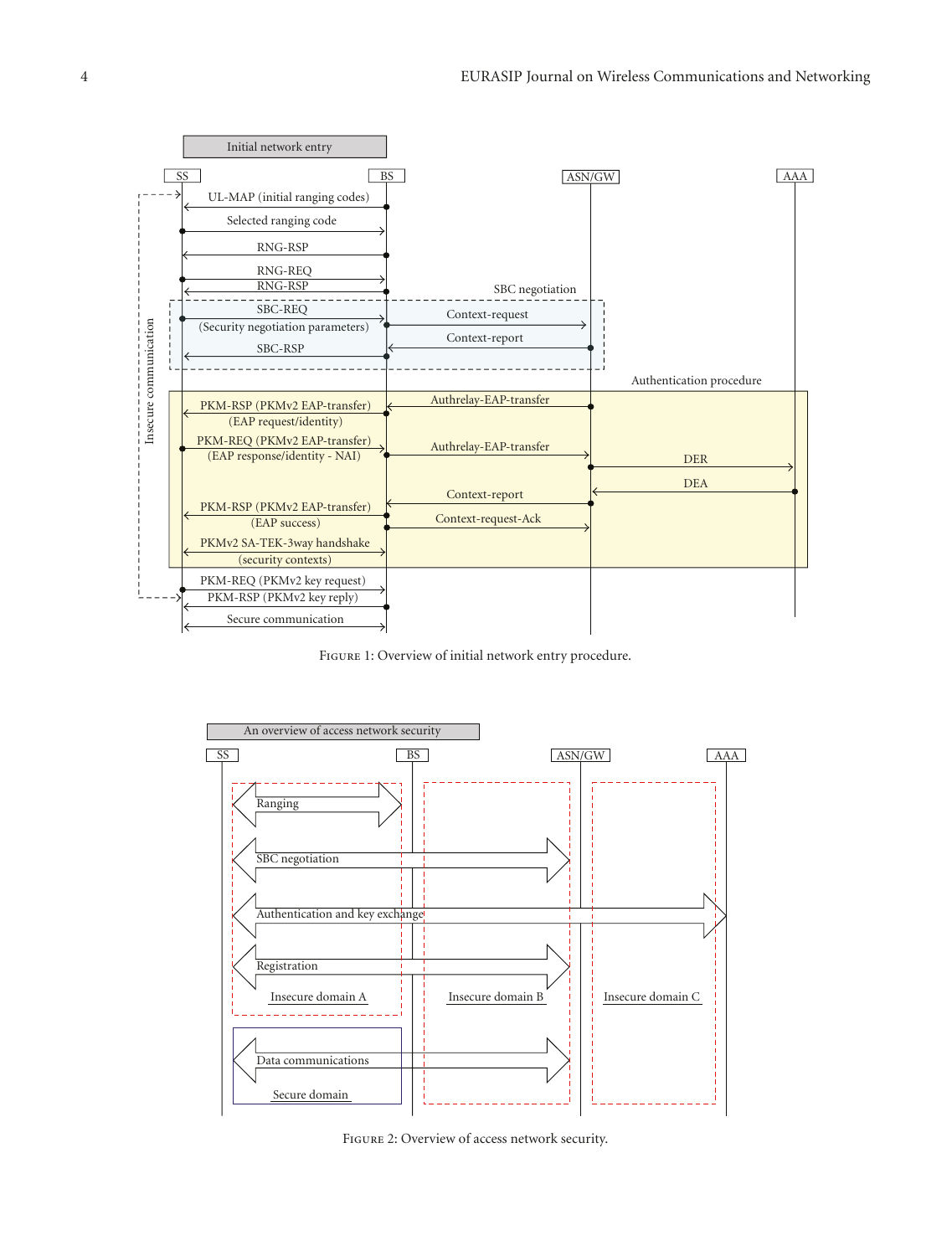Switching, and Macro Diversity Handover. Of these, the HHO is the only mandatory one in Mobile WiMAX. Especially, HO process optimization flags are supported for providing seamless mobility service. The HO optimization flag consists of eight kinds of optimization options and are used as an aim to shorten a network re-entry process when occurring handover. Among the HO optimization flags, PKM authentication phase (HO optimization flag #1) and PKM TEK creation phase (HO optimization flag #2) are related to Mobile WiMAX security as illustrated in Figure 3. If these two flags are used, PKM authentication phase and TEK creation phase do not occur during the re-entry process in handover. Therefore, even though HO optimization flag #1 and #2 are necessary to fast handover to decrease HO latency for real-time services, these flags can give a chance to cause critical security holes to malicious users like a lack of valid entity authentication and man-in-the-middle attack. Supporting security-related HO optimization, flags are tradeoff between handover performance and secure communication. Thus, a possible alternative is required which can cope with the security vulnerability and does not interrupt seamless mobility service during handover.

#### **4. Proposed Countermeasures**

*4.1. Approach to Initial Network Entry Vulnerabilities.* Although much significant information is exchanged during initial network entry, there are not appropriate methods to protect critical information in the entry process. In order to eliminate the security vulnerability during initial network entry, this paper applies Diffie-Hellman (DH) key agreement scheme [17] to initial ranging procedure. Basically, DH key agreement is to share an encryption key with global variables known as prime numbers "*p*" and "*g*" a primitive root of *p*. However, the original DH scheme has a threat of Manin-the-Middle attack. Thus, in this paper, we suggest a kind of modified DH scheme using hash authentication. In a ranging process, one of the ranging codes is used as a prime number seed, and then hash authentication is applied to the exchanging process for protecting Man-in-the-Middle attack.

In Figure 4, initial ranging procedure is started when SS receives UL-MAP message including ranging codes. Among the received ranging codes, SS selects one of the ranging codes (RC<sub>i</sub>) in SS's step 1. If RC<sub>i</sub> consists of  $A_1$  and  $A_2$ , SS sends only a part of  $RC<sub>i</sub>$  (A1 or A2) and Hash value of RC<sub>i</sub> to BS in order to protect Man-in-the-Middle attack. In BS's step 1, BS receives a part of  $RC<sub>i</sub>(A1)$  and the hashed value H(RC<sub>i</sub>). BS finds A2 from ranging code pool using A1, and then BS authenticates SS through verifying the received hash value. Thus, the selected ranging code is not only Mobile WiMAX communication but also used for generating a prime number "*p*" as one of global variables in DH process. In SS's step 2, 3, and 4, SS generates the other global variable "*g*" and public/private key pair and then sends them to BS. BS receives a public key of SS and global variables (prime number and its primitive root). If the received key and variables are verified, BS also sends his public key to SS in BS's step 3. Thus, BS and SS can share DH global variables and

public key with each other through initial ranging process. Of these, they can generate a shared common key called "pre-TEK" separately and establish secret communication channels in step 4 and 5 separately. Therefore, the proposed approach can protect SBC security parameters and PKM security contexts using the shared traffic encryption key (pre-TEK) during initial network entry procedure.

*4.2. Approach to Access Network Vulnerabilities.* As we already mentioned, PKM which is the main security architecture in Mobile WiMAX only covers wireless traffic between SS and BS because other communication ranges required security functions that are beyond IEEE 802.16e-2005 standard. Moreover, technical documents of Network Working Group (NWG) in WiMAX Forum assume that ASN network is trusted and AAA connections between ASN and CSN may be protected with IPSec tunnel. However, there are a lot of possibilities new security holes to happen including various zero-day attacks. Moreover, IPSec requires additional s/w and h/w facilities for supporting whole Mobile WiMAX domains. Thus in this paper, we present a simple and efficient key exchange method using a device-certificate. Basically, network devices in Mobile WiMAX have a device certificate, so they can be applied to make more robust access to network domain based on PKI structure. In order to applying device certificate based approach to access network domain, we assume that Mobile WiMAX devices are certified from public authority and they can verify certificates of each other using certificate chain. In Figure 5, all devices in Mobile WiMAX have their own certificate and a certificate chain for verification. If BS would like to exchange important messages with ASN/GW, BS needs to generate a session encryption key for secure communication between BS and ASN/GW. In this case, BS first searches for an appropriate certificate (including correspondent's public key) to verify ASN/GW's identity and obtain public key. After getting public key, BS generates "asn-TEK" as a session encryption key for secure communication with ASN/GW. Using the "asn-TEK," BS encrypts a message and sends the encrypted message together with the encrypted "asn-TEK" key using ASN/GW's public key, Timestamp, and Authority's certificate to ASN/GW. When ASN/GW receives the messages from BS, ASN/GW first tries to verify the authority's certificate and checks the validation time from Timestamp. If the verification process is successful, ASN/GW decrypts the "asn-TEK" key and the original message. Thus, a problem of insecure communication between BS and ASN/GW can be solved by using "asn-TEK" key as a encryption key between BS and ASN/GW. In the case of ASN-to-CSN, the proposed method generates a common encryption key called "asn-csn-TEK" using the same method as a way for BS-to-ASN/GW to establish secure connection. In Figure 5, we can show an example using "asn-csn-TEK".

*4.3. Approach to Handover Vulnerabilities.* In Mobile WiMAX, a handover process adopts a kind of fast handover method based on Handover (HO) process optimization flags to provide seamless communication by reducing the number of message exchange. However, such a handover process still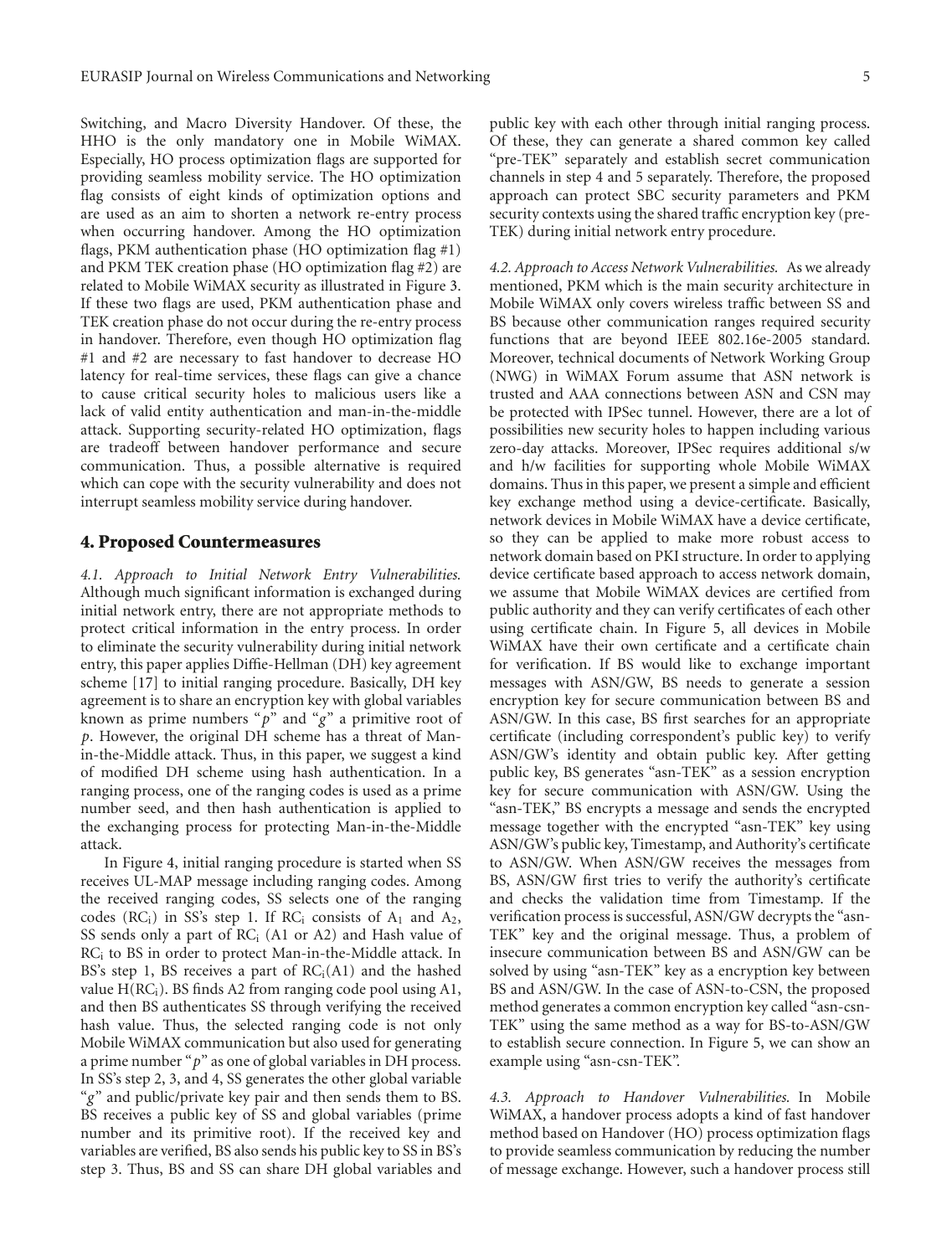

Figure 3: Overview of handover procedure.



Figure 4: Proposed network initial entry approach.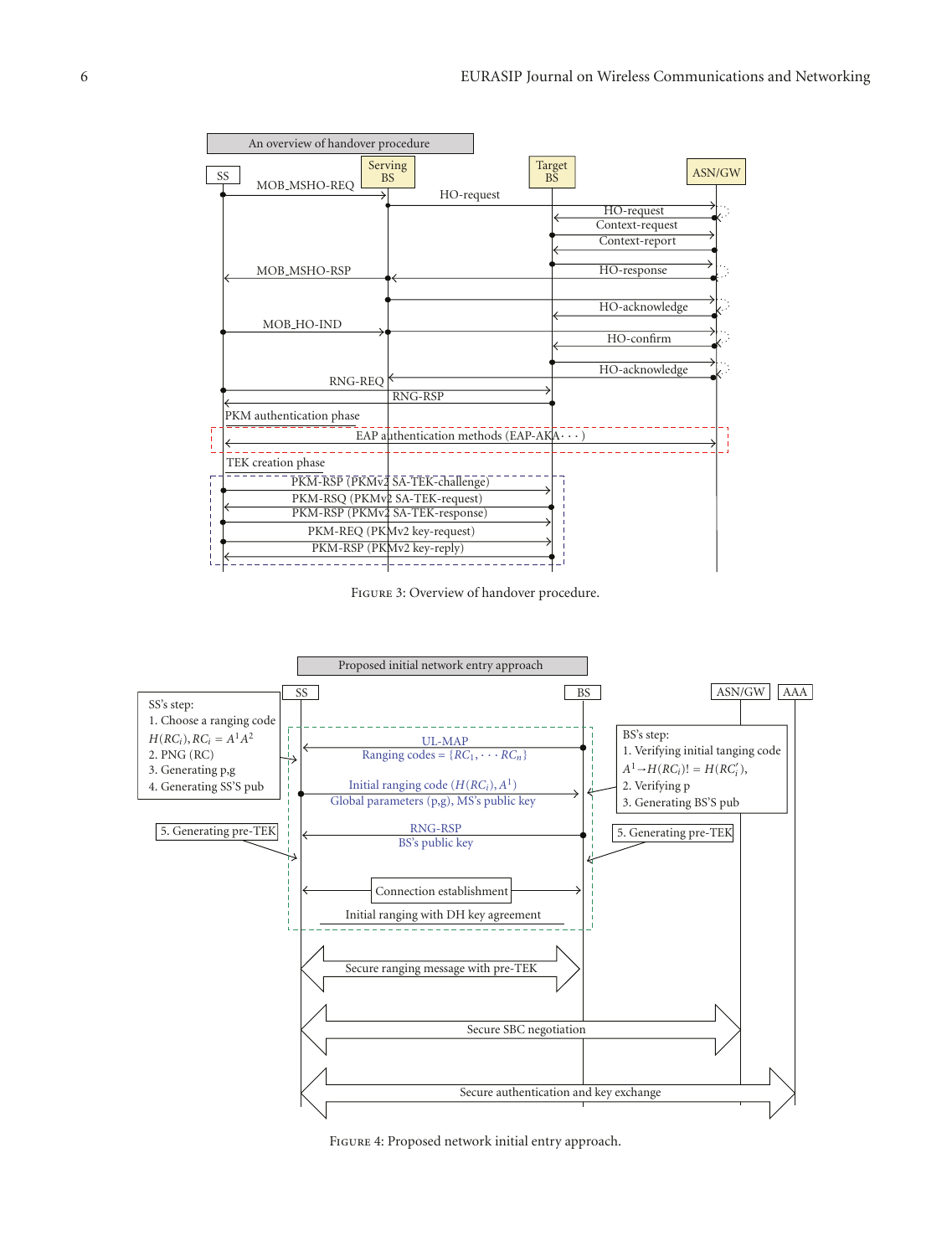

Figure 5: Proposed access network approach.

has a problem as we already mentioned in Section 3.3 handover vulnerability. In this section, new handover approach with embedded mutual authentication parameters is proposed. The proposed HO approach includes a few additional fields for the embedded parameters of providing mutual authentication such as Nonce, Certificate (Cert), Authorization Key (AK), and Acknowledge (Ack). First, the challenge-response scheme with Nonce, Cert, and AK is used to provide Target BS (TBS) authentication. Moreover, HMAC/CMAC tuple is used for SS authentication as well as message authentication. Thus, the proposed approach can take an effect on mutual authentication using the embedded parameters even though HO optimization process is used.

From message 1 to message 3 in Figure 6, TBS authentication is first processed during HO-Request process. When HO process is started, Serving BS (SBS) sends HO-Request message with Nonce to TBS. TBS replies HO-Response with an encrypted Nonce and Cert to SBS. If SBS verifies the included Nonce and Cert in HO-Response message, SBS sends HO-confirm message with Ack to TBS, and then TBS authentication is finished. In the case of MS authentication, CMAC/HMAC tuples are applied to authenticate MS as illustrated message 4 and 5 in Figure 6. After HO process, MS tries the Ranging process and TBS can authenticate MS using MAC code verification because RNG-REQ message includes CMAC/HMAC tuple generated by AK.

Therefore, our proposed method takes an effect on getting confidentiality by including a few information fields in the existing HO message in spite of using additional HO optimization flags. This approach enhances security and performance factors during handover without full authentication process based on PKMv2.

#### **5. Comparison of the Proposed Approaches**

*5.1. Mobile WiMAX-Based DH Approach in Initial Entry Procedure.* In order to protect a vulnerability of initial network entry, modified DH approach was proposed in this paper. The proposed approach provides both confidentiality and countermeasure against Man-in-the-Middle attack in comparison with IEEE 802.16e and original DH scheme. Moreover, there are not communications overhead because the parameters of the proposed approach are embedded in the existing initial ranging message exchange. However, the modified DH approach performs a couple of cryptographic operations. Even though the processing delay is very small and the original DH-based scheme is one of the best known schemes for communication system security, more optimized cryptographic operations for Mobile WiMAX entry process are considered in the near future. Table 1 shows that the proposed approach provides confidentiality and countermeasure against man-in-the-middle-attack.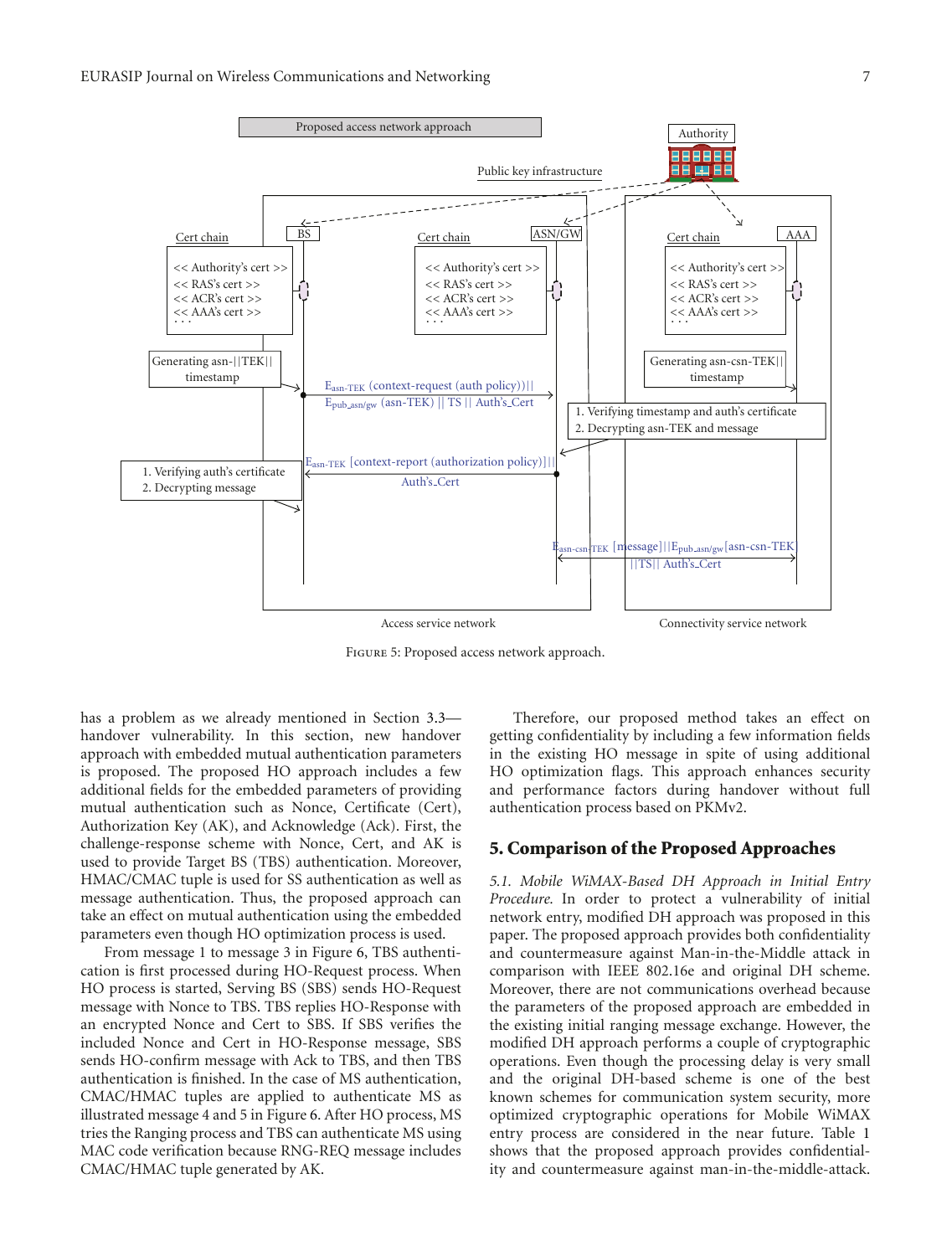

Figure 6: Proposed handover security approach.

Moreover, in the side of performance consideration, it does not have any communication overhead, but a little bit security overhead. In [16], the authors proposed a similar approach to apply the enhanced DH scheme to Mobile WiMAX network initialization process. Basically the DH approach including ours is better than the existing approach. However, the Rahman's approach is not clear to understand and they can not provide how the random is generated and distributed to others to use DH scheme.

*5.2. Mobile WiMAX's Device Certificate-Based Key Exchange in Access Network.* In Mobile WiMAX network domain, IPsec has been recommended as one of solutions to provide network security. However, every device in Mobile WiMAX has to be installed and support IPSec functionality in order to use IPSec-based security services. Thus, the proposed approach concentrated on simple and efficient key exchange without any additional features. In Table 2, we can see that IPSec needs two-phase negotiation procedure ( $6 \sim 9$ times message exchange) and a little bit complex security operation such as security association, key exchange, and key generation. On the other hand, the proposed approach provides very intuitive and systematic solution (2 times message exchange) using a device certificate. Although the proposed approach uses certificate-related functions such as signing and verifying, it does not have any side-effect in

Mobile WiMAX network because the overhead and delay of certificate-based operations are already verified in the RSAbased authentication scheme in IEEE 802.16e standard. The RSA-based certificate approach is similar to the proposed approach but it requires much processing delay than our ECC-based certificate approach. In case of RSA approach, the processing delay is about 120 ms. On the other hand, in ECC case it is only under 100 ms.

*5.3. Mutual Authentication Approach in Handover Procedure.* Fast mobility support is one of the most distinguished capabilities in Mobile WiMAX. However, it can not support an authentication function during handover because of using HO optimization. The proposed approach used embedded parameters for mutual authentication during handover process. Thus, at the view of security aspect, the proposed approach can provide mutual authentication in comparison with the default IEEE 802.16e handover scheme. Moreover, in performance analysis, it shows low processing overhead (1 time encryption/decryption for verifying Nonce) and no communication delay because it does not cause any additional authentication-related message exchange. In case of Hur's [11] approach, it is based on EAP-based preauthentication. However, it can not be a stable solution under frequent handover environment. In Mobile WiMAX, the dynamic mobility is one of the best advantages.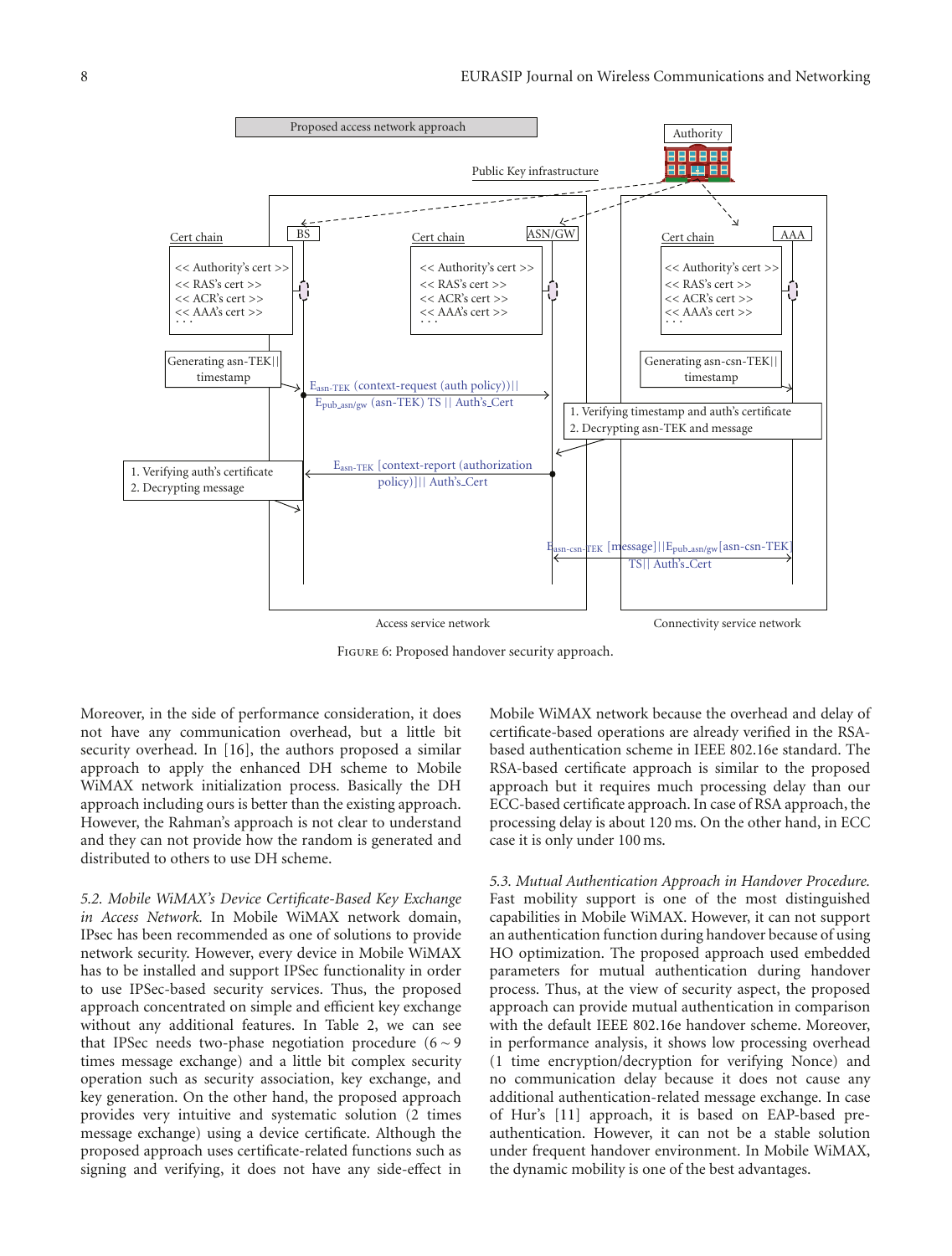|             |                             | IEEE 802.16e | Applying original DH                | Rahman's approach [16]                            | Proposed approach                                          |
|-------------|-----------------------------|--------------|-------------------------------------|---------------------------------------------------|------------------------------------------------------------|
| Security    | Confidentiality             | None         | 0                                   |                                                   |                                                            |
|             | Man-in-the-middle<br>attack | None         | None                                | O                                                 |                                                            |
| Performance | Processing overhead —       |              | Random number and<br>key generation | Random number and key<br>generation               | Random number and<br>key generation and hash<br>processing |
|             | Communication<br>overhead   |              | None                                | Not clear to generate and<br>distribute DH values | None                                                       |
|             |                             |              |                                     |                                                   |                                                            |

Table 1: Security and performance analysis in network entry security.

Table 2: Security and performance analysis in access network.

|             |                                  |      | IEEE 802.16e Applying IPSec                 | Certificate approach<br>with RSA 1024 bit    | Proposed approach with<br>ECC 163 bit        |
|-------------|----------------------------------|------|---------------------------------------------|----------------------------------------------|----------------------------------------------|
| Security    | Confidentiality                  | None | O                                           | $\circ$                                      | Ω                                            |
|             | Processing overhead              |      | High                                        | Medium (Depends on<br>key size)              | Low (depends on key<br>size)                 |
| Performance |                                  |      | SA negotiation/IKE/key<br>generation        | Certification<br>operation/key<br>generation | Certification<br>operation/key<br>generation |
|             | Communication<br>overhead        |      | High                                        | Low                                          | Low                                          |
|             |                                  |      | 2 phase $6 \sim 9$ times<br>packet exchange | 1 phase 2 times packet<br>exchange           | 1 phase 2 times packet<br>exchange           |
|             | Requiring additional<br>features |      | О                                           | None                                         | None                                         |

Table 3: Security and performance analysis in handover security.

|             |                           | IEEE 802.16e<br>Handover | Hur's [11] Approach                         | Proposed handover approach   |
|-------------|---------------------------|--------------------------|---------------------------------------------|------------------------------|
| Security    | Mutual<br>authentication  | None                     |                                             |                              |
|             | Processing overhead       | None                     | High (depends on EAP                        | Low                          |
| Performance |                           |                          | protocols)                                  | 1 time encryption/decryption |
|             | Communication<br>overhead | None                     | High (depends on the number of<br>handover) | None                         |

# **6. Discussion of Secure and Robust Mobile WiMAX with Proposed Approach**

This paper proposed novel approaches to minimize security risks in Mobile WiMAX network. We showed a reliable Mobile WiMAX architecture applying the security approaches called RObust Secure MobilE WiMAX (ROS-MEX) as illustrated in Figure 7. In ROSMEX, the enhanced network entry process has an initial ranging process with modified DH key agreement. The approach assigns a temporary Security Association (e.g., pre-TEK and predefined cryptographic suites) to prevent a primary management connections between SS and BS. Thus, ROSMEX can give confidential communications to whole wireless communication range because the proposed approach generates temporary traffic encryption key and then uses the key

for traffic encryption before SBC negotiation. Moreover, ROSMEX supports secure communications in all access networks. Any two entities in Mobile WiMAX can establish a secure channel using device certificate-based simple and efficient key exchange. The approach eliminates all possibilities of disguising as a valid entity in Mobile WiMAX. In Section 5.2, we already knew that it is a more efficient method than IPSec approach.. Finally, ROSMEX can support secure mobility despite omitting authentication and TEK phases by using HO optimization flags. The improved HO process has embedded mutual authentication parameters in order to provide authentication during handover. The challengeresponse scheme embedded in HO messages authenticates TBS, and SS is authenticated by MAC scheme. Specifically, our proposed approaches do not need any additional message passing and do not prevent original control flow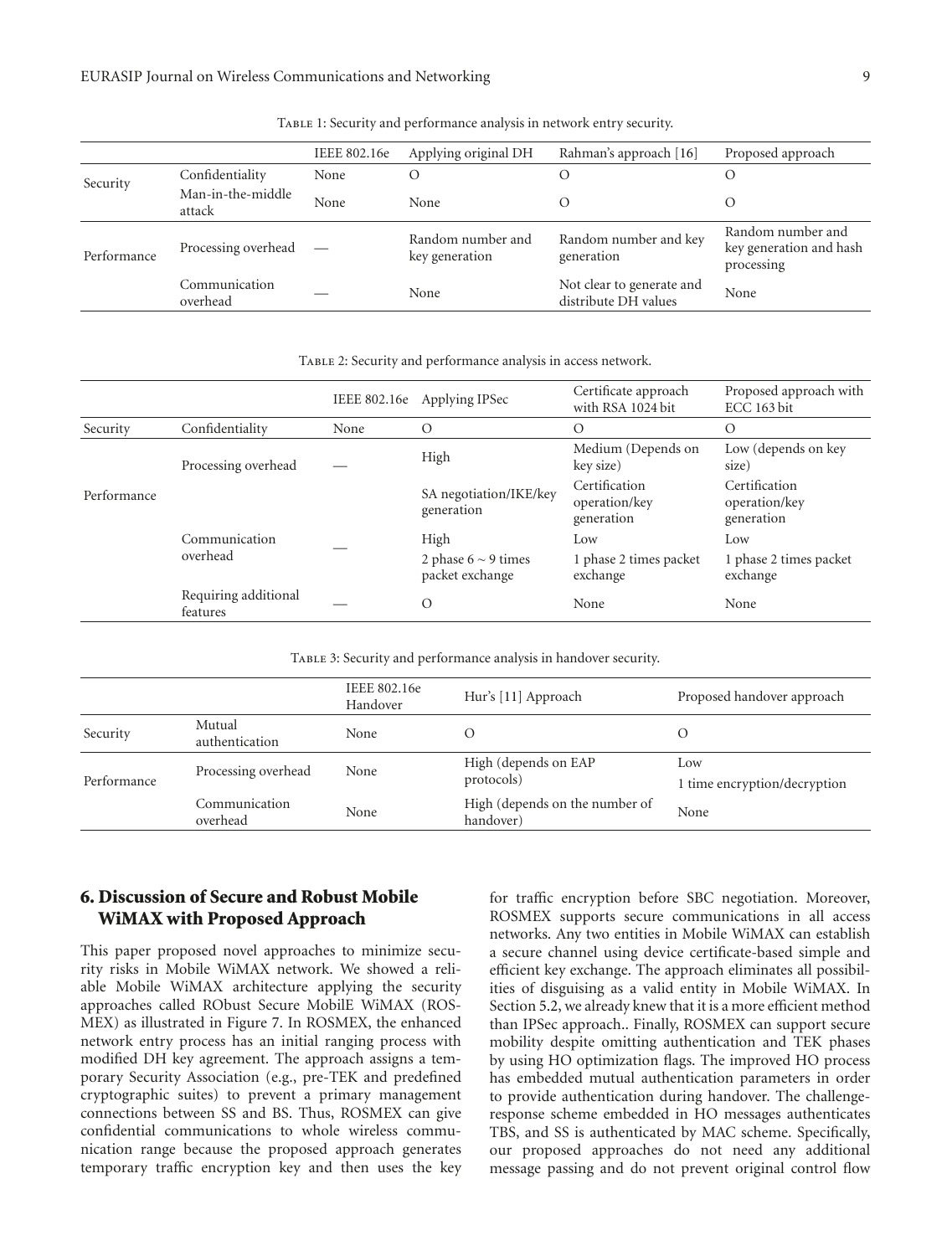

Figure 7: Robust and secure mobile WiMAX network.

of Mobile WiMAX. Therefore, ROSMEX architecture with enhanced security countermeasures can satisfy not only the security requirements but also performance requirements during Initial Network Entry, Access Network Communication, and Handover process.

## **7. Conclusion**

Mobile WiMAX is one of the best candidate systems to accommodate demands for broadband wireless access. It can support worldwide roaming capabilities, superior performance, low latency, supporting all-IP core network, advanced QoS, and security. Moreover, Mobile WiMAX can cooperate with existing and emerging networks. However, Mobile WiMAX technology is not perfect and is not an ultimate solution for beyond 3G networks, but a kind of bridging system toward 4G networks. In the case of security aspects in Mobile WiMAX, it still has a potential possibility of a few security-related vulnerabilities.

In this paper, we investigated new security vulnerabilities such as a disclosure of secret contexts during initial entry procedure, a lack of a protection mechanism in access network communication, and a possibility of rogue SS or BS attacks during HO process (in case of using HO optimization flags). Therefore, in order to eliminate the security vulnerabilities, we proposed three possible countermeasures. In the case of an initial entry process threat, modified DH key agreement is applied to initial ranging process

to generate session encryption key. Using the temporal encryption key, the messages including security contexts can be protected during initial entry procedure. Secondly, a simple key exchange scheme based on device certificate was proposed as a solution to settle the vulnerability of the access network. Thus, each network component in ASN and CSN can generate session encryption keys and the correspondents also can verify them. Finally, the handover threat could be reduced using the modified HO procedure approach including a challenge-response scheme and MAC code verification in the existing HO messages.

Based on the proposed approaches, we analyzed and compared our approach called ROSMEX architecture with the existing solutions. We believe that our ROSMEX architecture will contribute to make an enhanced Mobile WiMAX network. In future work, more research for IMT-advanced architecture is needed.

## **Acknowledgment**

This research was supported by the MKE (The Ministry of Knowledge Economy), Korea, under the ITRC (Information Technology Research Center) support program supervised by the NIPA (National IT Industry Promotion Agency) (NIPA-2010-C1090-1031-0004). Moreover, a preliminary version of this paper appeared in NBIS 2007, September 3–7, Regensburg, Germany [18]. The revised paper includes new related work in Section 2.3, the updated security analysis in